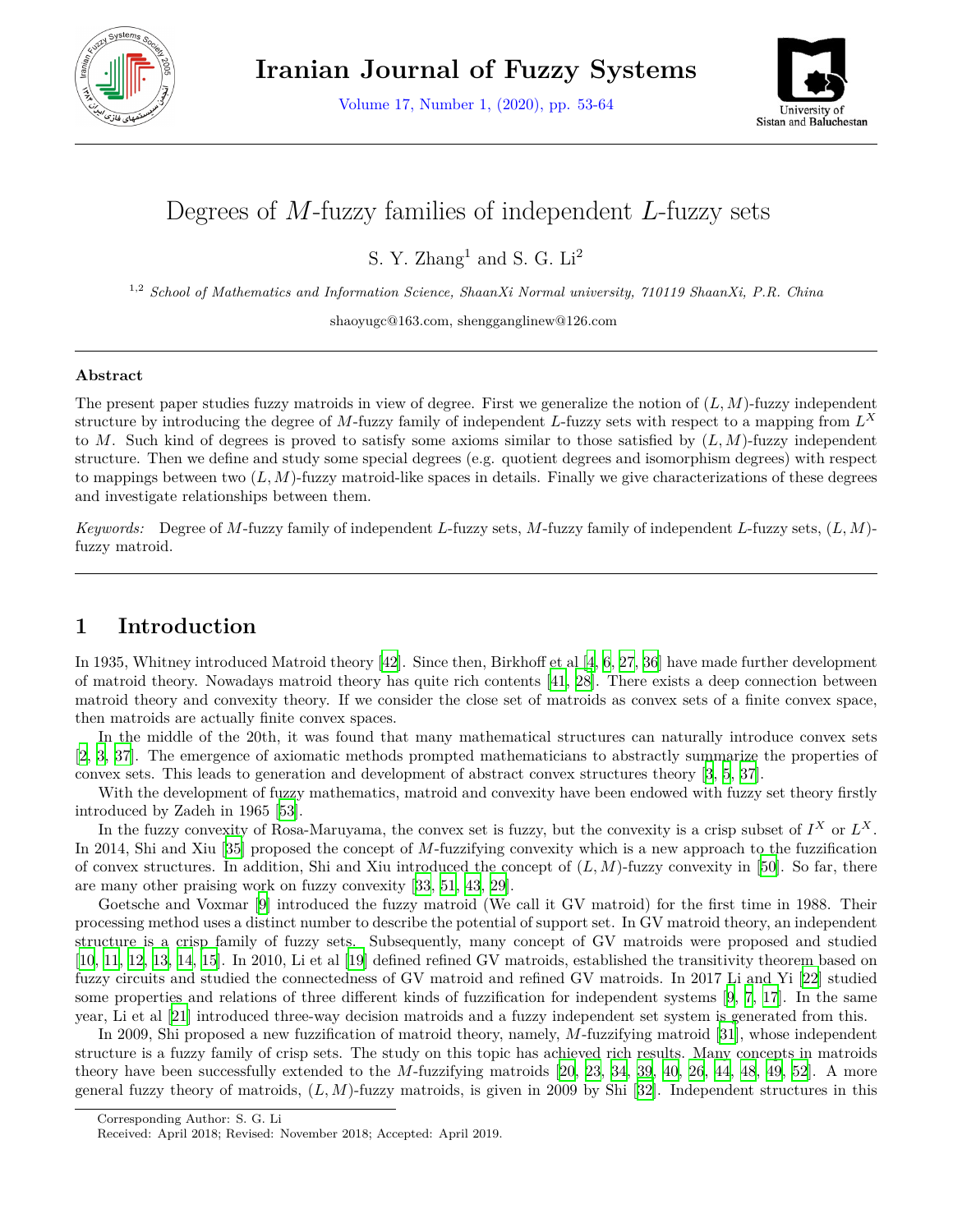theory are fuzzy families of fuzzy sets. When  $M = \{0, 1\}$ , this kind of fuzzy matroids can be regarded as *L*-matroids. We notice that there are many studies on *L*-matroids [\[18](#page-9-15), [24](#page-10-21), [45](#page-10-22), [46](#page-10-23), [47](#page-11-6)].

The view of degree is widely used in many fields, such as fuzzification of topology category which requires to fuzzify objects and morphisms. Ghareeb and Al-omeri [\[8](#page-9-16)] discussed the notions of semi-openness, semi-continuity, preopenness, precontinuity, irresolutness and preirresolutness degree of functions in (*L, M*)-fuzzy topological spaces based on the implication operation. In 2018, Zhong and Shi [[54](#page-11-7)] gave a definition of the degrees to which a mapping is continuous, open, closed or a quotient mapping with respect to the (*L, M*)-fuzzy topology degrees. In 2014, Liang and Shi[[25\]](#page-10-24) introduced the degree to which a mapping is continuous, open or closed in (*L, M*)-fuzzy topological spaces by using implication operation. In 2018, Al-Omeri, Khalil and Ghareeb [\[1](#page-9-17)] discussed the degree of semi-preopenness, semi-precontinuity, and semi-preirresoluteness for functions in (*L, M*)-fuzzy pretopology.

In this paper, we will define the degree of  $(L, M)$ -fuzzy independent structure to a mapping; this is a generalization of (*L, M*)-fuzzy independent structures. Then we prove this concept still satisfies some axioms of (*L, M*)-fuzzy matroids. Next, two kinds of special degrees to a mapping (i.e. the quotient degree to a surjective mapping and the isomorphism degree to a bijective mapping) are defined. Moreover we discuss their characterizations and relationships.

#### **2 Preliminaries**

In this paper, unless otherwise stated,  $(L, \vee, \wedge)$  and  $(M, \vee, \wedge)$  are completely distributive lattices [[38\]](#page-10-25). The smallest element and the largest element in *M* are denoted by  $\top_M$  and  $\bot_M$ , respectively. *X* is a non-empty set. We denote the set of all subsets of X by  $2^X$  and denote the set of all *L*-subsets of X by  $L^X$ . The largest element and the smallest element in  $L^X$  are denoted by  $\top_{L^X}$  and  $\bot_{L^X}$  respectively.

An element a in L is called a prime element if  $a \geq b \wedge c$  implies  $a \geq b$  or  $a \geq c$ . a in L is called co-prime if  $a \leq b \vee c$ implies  $a \leq b$  or  $a \leq c$ . The set of non-unit prime elements in L is denoted by  $P(L)$ . The set of non-zero co-prime elements in *L* is denoted by *Cop*(*L*).

The binary relation  $\triangleleft$  in *L* is defined as follows: for  $a, b \in L$ ,  $a \triangleleft b$  if and only if  $\forall D \subseteq L$ , the relation  $b \leq \sup D$ implies the  $\exists d \in D$  s.t.  $a \leq d$  [\[38](#page-10-25)].  $\beta(b) = \{a \in L \mid a \leq b\}$  is called the greatest minimal family of b in the sense of [\[38](#page-10-25)]. and  $\beta^*(b) = \beta(b) \cap Cop(L)$ . Moreover, the binary relation  $\triangleleft^{op}$  in L is defined as follows: for  $a, b \in L$ ,  $a \triangleleft^{op} b$  if and only if  $\forall D \subseteq L$ , the relation  $b \ge \inf D$  implies  $\exists d \in D$  s.t.  $a \ge d$ .  $\alpha(b) = \{a \in L \mid a \triangleleft^{op} b\}$  is called the greatest maximal family of *b* in the sense of [[38\]](#page-10-25). In a completely distributive lattice *L*,  $\alpha(b)$ ,  $\beta(b)$  are exists, and  $b = \bigvee \beta(b) = \bigwedge \alpha(b)$ [[38\]](#page-10-25).

<span id="page-1-0"></span>**Lemma 2.1.** [\[38](#page-10-25)] *Let L be a completely distributive lattice and*  $\{a_i \mid i \in I\} \subseteq L$ *. Then* 

*(1)*  $\beta$   $\left($   $\vee$ *i∈I*  $a_i$ ) =  $\cup$ *i∈I*  $\beta(a_i)$ *, i.e.,*  $\beta$  *is an union-preserving mapping. (2) α* ( ∧ *i∈I*  $a_i$ ) =  $\cup$ *i∈ω*  $\alpha(a_i)$ *, i.e.,*  $\alpha$  *is an*  $\land$  -  $\cup$  *mapping.* 

**Definition 2.2.** [\[30](#page-10-26)] *Let*  $A \in L^X$ *,*  $a \in L$ *. Define* 

 $A_{[a]} = \{x \in X \mid A(x) \ge a\}, \quad A_{(a)} = \{x \in X \mid a \in \beta(A(x))\},\$  $A^{[a]} = \{x \in X \mid a \notin \alpha(A(x))\}, \quad A^{(a)} = \{x \in X \mid (A(x) \nleq a)\}.$ 

**Definition 2.3.** [[32\]](#page-10-20) Let E be a finite set. A mapping  $\mathcal{I}: L^E \to M$  is called an M-fuzzy family of independent L-fuzzy *sets on E if it satisfies the following three conditions:*

 $(LMFI1)$   $\mathcal{I}(\chi_{\emptyset}) = \top_M$ . *(LMFI2) For any*  $A, B \in L^E$ *, if*  $A \subseteq B$ *, then*  $\mathcal{I}(A) \geq \mathcal{I}(B)$ *. (LMFI3) If*  $b = |B|(n) \nleq |A|(n)$  *for*  $A, B \in L^E$  *and for some*  $n \in \mathbb{N}$ *, then* ∨ *e∈F* (*A,B*)  $\mathcal{I}((b \wedge A_{[b]}) \cup e_b) \geq \mathcal{I}(A) \wedge \mathcal{I}(B).$ 

*If I is an M-fuzzy family of independent L-fuzzy sets on E, then the pair* (*E, I*) *is called an* (*L, M*)*-fuzzy matroid.* **Remark 2.4.** For an  $(L, M)$ -fuzzy matroid, if  $L = \{0, 1\}$ , then it become an M-fuzzifying matroid [\[31](#page-10-12)]; if  $M = \{0, 1\}$ , *then it become an L-matroid* [\[32](#page-10-20)]*; if*  $L = M = \{0, 1\}$ *, then it become a matroid* [[41\]](#page-10-3)*.*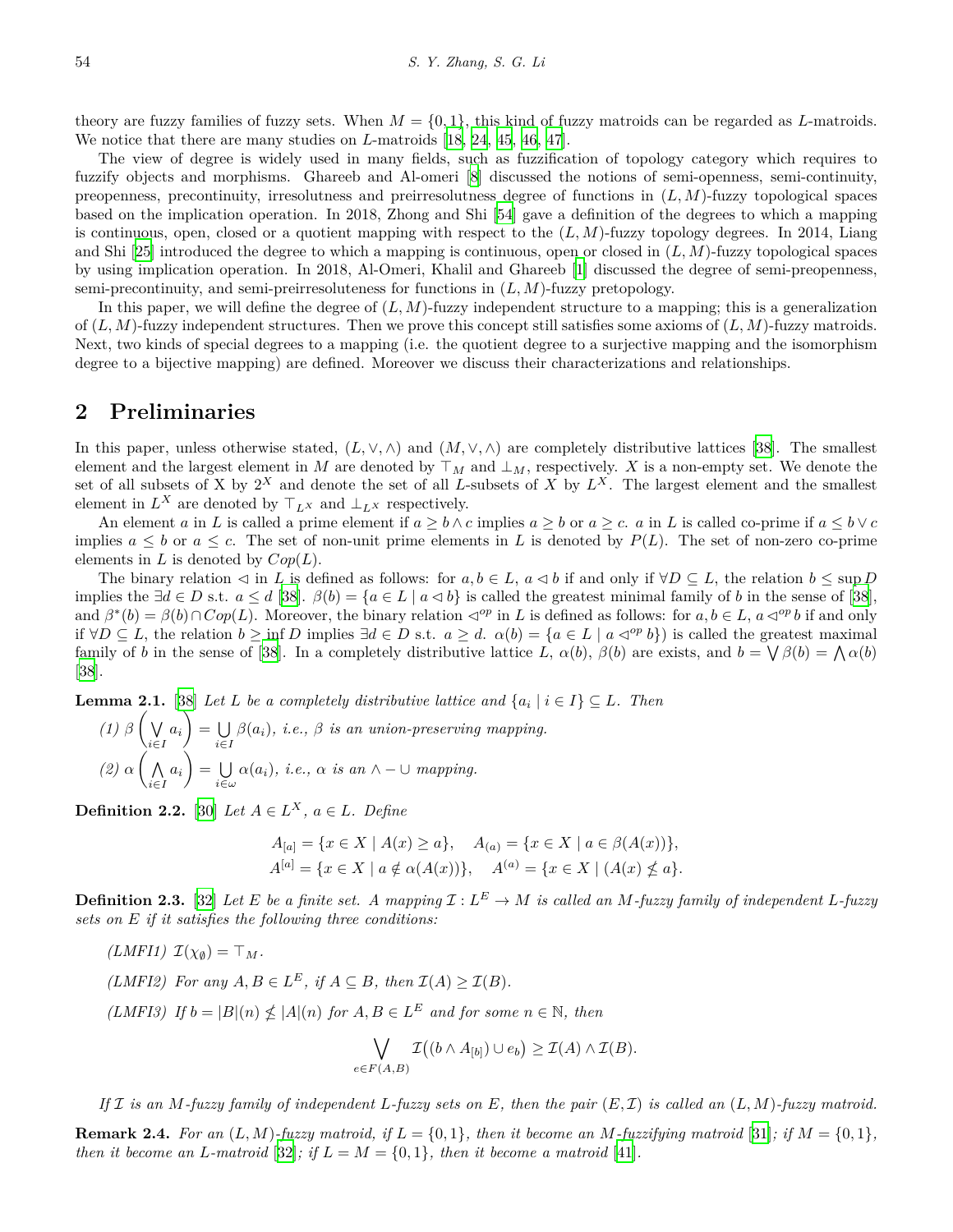- $(1)$   $(E, \mathcal{I})$  *is an*  $(L, M)$ *-fuzzy matroid.*
- *(2)* For each  $a \in Cop(M)$ ,  $(E, \mathcal{I}_{[a]})$  *is an L-matroid.*
- *(3)* For each  $a \in P(M)$ ,  $(E, \mathcal{I}^{(a)})$  *is an L-matroid.*

We can define a residual implication by  $a \to b = \bigvee \{c \in M \mid a \wedge c \leq b\}$  in M. Also, we denote  $a \leftrightarrow b = (b \to a)$  $a) \wedge (a \rightarrow b)$ . Some properties of the implication operation are listed in the following lemma.

<span id="page-2-0"></span>**Lemma 2.6.** [[16\]](#page-9-18) *Let*  $(M, \vee, \wedge)$  *be a completely distributive lattice, and*  $\rightarrow$  *the implication operation corresponding to*  $\wedge$ . Then the following statements hold  $(a, b, c \in M, \{a_i\}_{i \in I}, \{b_i\}_{i \in I} \subseteq M)$ :

*(a)*  $⊓<sup>M</sup> → a = a$ *. (b)*  $(a → b) \ge c \Longleftrightarrow a \land c \le b$ . *(c)*  $a \rightarrow b = \top_M \Longleftrightarrow a \leq b$ . (d)  $a \to (\bigwedge_{i \in I} b_i) = \bigwedge_{i \in I} (a \to b_i)$ , hence  $a \to b \leq a \to c$  whenever  $b \leq c$ . (e)  $(\bigvee_{i\in I} a_i) \to b = \bigwedge_{i\in I} (a \to b_i)$ , hence  $a \to c \ge b \to c$  whenever  $a \le b$ .  $(f)$   $(a \rightarrow c) \land (c \rightarrow b) \leq a \rightarrow b$ .

### **3 Degree of** *M***-fuzzy family of independent** *L***-fuzzy sets**

In this section, we will define the degree to which a mapping  $\mathcal{I}: L^E \longrightarrow M$  is an *M*-fuzzy family of independent *L*-fuzzy sets, and discuss its characterizations.

<span id="page-2-1"></span>**Definition 3.1.** Let E be a finite set,  $\mathcal{I}: L^E \longrightarrow M$  a mapping, and  $D(\mathcal{I}) = D_1(\mathcal{I}) \wedge D_2(\mathcal{I}) \wedge D_3(\mathcal{I})$ , where  $D_1(\mathcal{I}) = \mathcal{I}(\chi_{\emptyset}),$  $\rho$ <sup>2</sup> $\sigma$ <sup>2</sup>

$$
D_2(\mathcal{I}) = \bigwedge_{A,B \in L^E} \mathcal{I}(B) \to \mathcal{I}(A),
$$
  
\n
$$
D_3(\mathcal{I}) = \bigwedge_{A,B \in L^E} \bigvee_{\substack{n \in \mathbb{N} \\ b=|B|(n) \nleq |A|(n)}} \bigvee_{e \in F(A,B)} \mathcal{I}(A) \wedge \mathcal{I}(B) \to \mathcal{I}((b \wedge A_{[b]}) \cup e_b)
$$

*Then D*(*I*) *is called the degree to which I is an M-fuzzy family of independent L-fuzzy sets, or the degree of an M-fuzzy family of independent L-fuzzy sets with respect to I.*

) *.*

It is not difficult to verify that  $D(\mathcal{I}) = \mathcal{T}_M$  if and only if  $\mathcal{I}$  is an *M*-fuzzy family of independent *L*-fuzzy sets. Take  $M = [0, 1]$  and  $\mathcal{I}(A) = 0.5 \quad (\forall A \in L^E)$ , then we have  $D(\mathcal{I}) \neq \top_M$ .

<span id="page-2-2"></span>**Theorem 3.2.** *Let E be a finite set,*  $\mathcal{I}: L^E \longrightarrow M$  *a mapping. Then* 

 $D(\mathcal{I}) = \bigvee \{a \in M \mid \forall u \in \beta(a), \mathcal{I}_{[u]} \text{ is a family of independent } L \text{-}fuzzy sets\}.$ 

*Proof.* Assume  $a \in M$  with  $a \leq D(\mathcal{I})$ . Then  $a \leq D_i(\mathcal{I})$   $(i = 1, 2, 3)$ . For each  $u \lhd a$ , as  $a \leq D_1(\mathcal{I})$  and  $u \lhd a$  (thus  $u \leq a$ , we have  $u \leq D_1(\mathcal{I})$ , which means  $\chi_{\emptyset} \in \mathcal{I}_{[u]}$ . Since  $a \leq D_2(\mathcal{I})$ , we have  $a \leq \mathcal{I}(B) \to \mathcal{I}(A)$  for any  $A, B \in L^E$ satisfying  $A \subseteq B$ . By Lemma [2.6,](#page-2-0)  $\mathcal{I}(B) \wedge a \leq \mathcal{I}(A)$ . If  $B \in \mathcal{I}_{[u]}$ , then  $u \leq \mathcal{I}(B) \wedge a \leq \mathcal{I}(A)$ , which means  $A \in \mathcal{I}_{[u]}$ . As *u* ⊲ *a* ≤ *D*<sub>3</sub>(*I*), we have ( $\forall A, B \in L^E$ )

$$
a \leq \bigvee_{\substack{n \in \mathbb{N} \\ b=|B|(n) \nleq |A|(n)}} \bigvee_{e \in F(A,B)} \mathcal{I}(A) \wedge \mathcal{I}(B) \to \mathcal{I}((b \wedge A_{[b]}) \cup e_b).
$$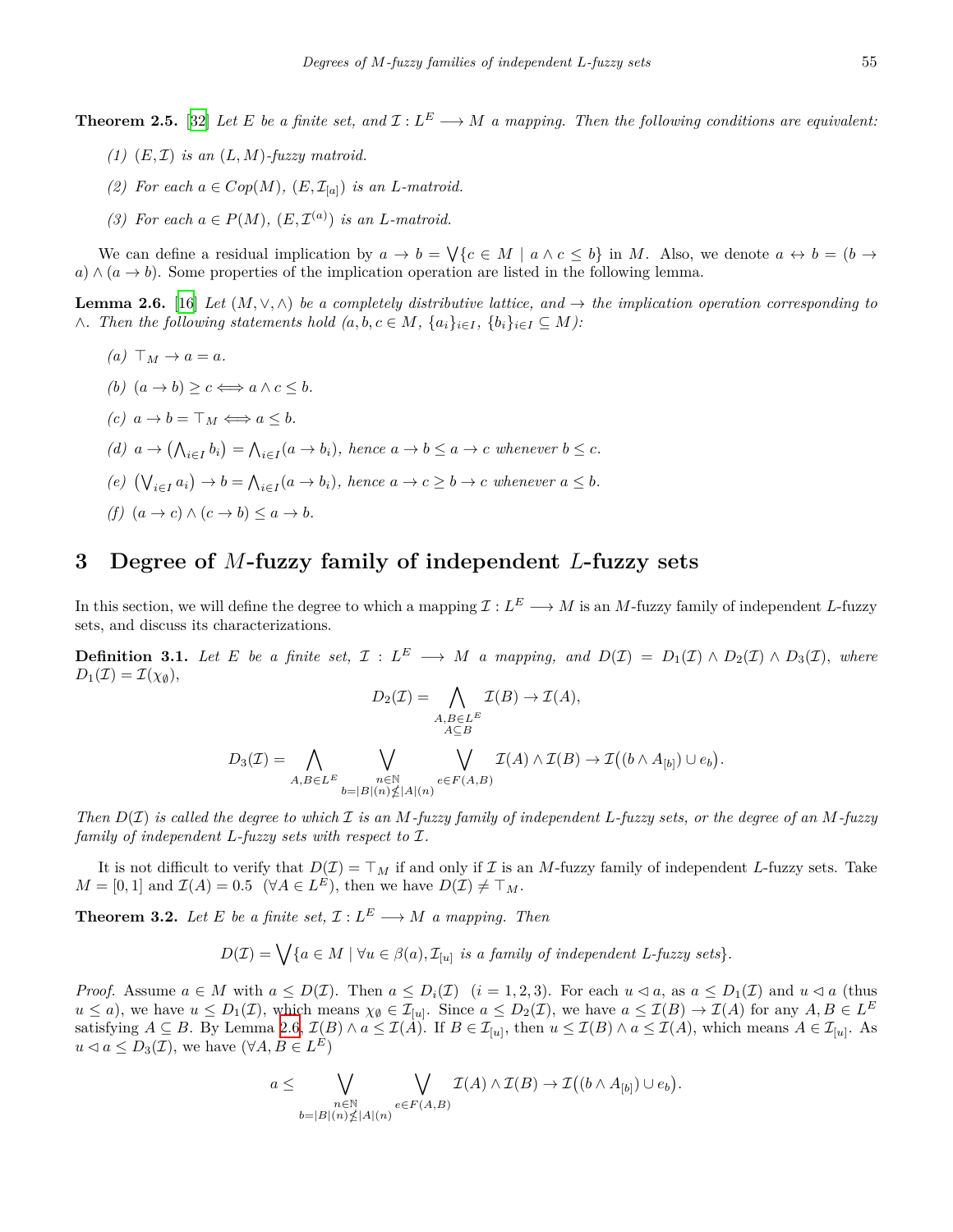Analogously,

 $\overline{v}$ 

$$
\vartriangleleft \bigvee_{\substack{n \in \mathbb{N} \\ b=|B|(n)\nleq |A|(n)}} \bigvee_{e \in F(A,B)} \mathcal{I}(A) \wedge \mathcal{I}(B) \to \mathcal{I}\big((b \wedge A_{[b]}) \cup e_b\big) \quad (\forall A, B \in L^E).
$$

As  $\beta$  is union-preserving (see Lemma [2.1\)](#page-1-0), for any  $A, B \in L^E$ , there exists an  $n \in \mathbb{N}$ , a  $b = |B|(n) \nleq |A|(n)$ , and  $e \in F(A, B)$ , such that  $u \lhd (\mathcal{I}(A) \wedge \mathcal{I}(B) \to \mathcal{I}((b \wedge A_{[b]}) \cup e_b)),$  which implies  $u \leq (\mathcal{I}(A) \wedge \mathcal{I}(B) \to \mathcal{I}((b \wedge A_{[b]}) \cup e_b)).$ By Lemma [2.6](#page-2-0),  $\mathcal{I}(A) \wedge \mathcal{I}(B) \wedge u \leq \mathcal{I}((b \wedge A_{[b]}) \cup e_b)$ . It follows that, for any  $A, B \in \mathcal{I}_{[u]}$  (i.e.  $u \leq \mathcal{I}(A) \wedge \mathcal{I}(B)$ ), there exists an  $n \in \mathbb{N}$ , a  $b = |B|(n) \nleq |A|(n)$ , and an  $e \in F(A, B)$ , such that  $u = u \wedge \mathcal{I}(A) \wedge \mathcal{I}(B) \leq \mathcal{I}((b \wedge A_{[b]}) \cup e_b)$ , i.e.,  $(b \wedge A_{[b]}) \cup e_b \in I_{[u]}$ . Since *a* is arbitrary,  $D(I)$  is not greater than right-hand side.

Conversely, suppose that, for each  $u \in \beta(a)$ ,  $\mathcal{I}_{[u]}$  is a family of independent *L*-fuzzy sets. As  $\chi_{\emptyset} \in \mathcal{I}_{[u]}, u \leq \mathcal{I}(\chi_{\emptyset})$ . If  $A, B \in L^E$  with  $A \subseteq B$  and  $B \in \mathcal{I}_{[u]}$ , then  $A \in \mathcal{I}_{[u]}$ . We have  $u = \mathcal{I}(B) \wedge u \leq \mathcal{I}(A)$ . By Lemma [2.6](#page-2-0),  $u \leq \mathcal{I}(B) \to \mathcal{I}(A)$ , i.e.,

$$
u \leq \bigwedge_{\substack{A,B \in L^{E} \\ A \subseteq B}} \mathcal{I}(B) \to \mathcal{I}(A).
$$

If for any  $A, B \in \mathcal{I}_{[u]}$  and  $b = |B|(n) \nleq |A|(n)$  (for some  $n \in \mathbb{N}$ ), there exist an  $e \in F(A, B)$  such that  $(b \wedge A_{[b]}) \cup e_b \in \mathcal{I}_{[u]}$ . Then  $u = \mathcal{I}(A) \wedge \mathcal{I}(B) \wedge u \leq \mathcal{I}((b \wedge A_{[b]}) \cup e_b)$ . By Lemma [2.6,](#page-2-0)  $u \leq \mathcal{I}(A) \wedge \mathcal{I}(B) \rightarrow \mathcal{I}((b \wedge A_{[b]}) \cup e_b)$ . So we have

$$
u \leq \bigwedge_{A,B \in L^E} \bigvee_{\substack{n \in \mathbb{N} \\ b=|B|(n) \nleq |A|(n)}} \bigvee_{e \in F(A,B)} \mathcal{I}(A) \wedge \mathcal{I}(B) \to \mathcal{I}((b \wedge A_{[b]}) \cup e_b).
$$

By arbitrariness of *u* and  $a = \bigvee \beta(a)$ , we know  $a \leq D_i(\mathcal{I})$  for  $i = 1, 2, 3$ . Thus, the right-hand side is not greater than  $D(\mathcal{I}).$  $\Box$ 

In Definition [3.1](#page-2-1) and Theorem [3.2,](#page-2-2) if let  $L = \{0, 1\}$ , then LMF3 is equal to MF3 [[32\]](#page-10-20). So we can define the degree of *M*-fuzzy family of independent sets and its characterization. The next concept is a kind of independent degree of an *L*-fuzzy set.

<span id="page-3-0"></span>**Definition 3.3.** Let  $\mathcal{I}: L^E \longrightarrow M$ . For each  $A \in L^E$ ,  $M_{\mathcal{I}}(A) = D(\mathcal{I}) \wedge \mathcal{I}(A)$  is called the degree of A is an independent *L-fuzzy set with respect to I or the independent L-fuzzy set degree of A with respect to I.*

**Remark 3.4.** If  $D(\mathcal{I}) = \mathcal{T}_M$  (it means  $\mathcal I$  is an M-fuzzy family of independent L-fuzzy sets), then  $M_{\mathcal{I}}(A) = \mathcal{I}(A)$ . So *we can regard it as a generalization of the degree of M-fuzzy family of independent L-fuzzy sets.*

**Theorem 3.5.** Let  $\mathcal{I}: L^E \longrightarrow M$  be a mapping,  $M_{\mathcal{I}}(A)$  be defined as in Definition [3.3](#page-3-0)  $(A \in L^E)$ . Then

- $(I) M_{\mathcal{I}}(\{\chi_{\emptyset}\}) = D(\mathcal{I}).$
- (2) *For any*  $A, B \in L^E$ *, if*  $A \subseteq B$ *, then*  $M_{\mathcal{I}}(B) \leq M_{\mathcal{I}}(A)$ *.*
- *(3) For any A*, *B* ∈ *L*<sup>*E*</sup>, *if b* =  $|B|(n)$   $\nleq$   $|A|(n)$  *for some*  $n ∈ \mathbb{N}$ *, then*

$$
\bigvee_{e \in F(A,B)} M_{\mathcal{I}}((b \wedge A_{[b]}) \cup e_b) \geq M_{\mathcal{I}}(A) \wedge M_{\mathcal{I}}(B).
$$

*Proof.* (1) Obviously.

(2) For each  $A, B \in L^E$  with  $A \subseteq B$ , since

$$
M_{\mathcal{I}}(B) = D(\mathcal{I}) \wedge \mathcal{I}(B) \le D_2(\mathcal{I}) \wedge \mathcal{I}(B) = \left(\bigwedge_{\substack{H,K \in L^E \\ H \subseteq K}} \mathcal{I}(K) \to \mathcal{I}(H)\right) \wedge \mathcal{I}(B) \le (\mathcal{I}(B) \to \mathcal{I}(A)) \wedge \mathcal{I}(B),
$$

 $(\mathcal{I}(B) \to \mathcal{I}(A)) \wedge \mathcal{I}(B) \leq \mathcal{I}(A)$  by Lemma [2.6](#page-2-0)  $(a \wedge (a \to b) \leq b)$ . Thus, for each  $A, B \in L^E$  with  $A \subseteq B$ , we have  $M_{\mathcal{I}}(B) \leq \mathcal{I}(A)$ . As  $M_{\mathcal{I}}(B) \leq D(\mathcal{I}), M_{\mathcal{I}}(B) \leq M_{\mathcal{I}}(A)$ .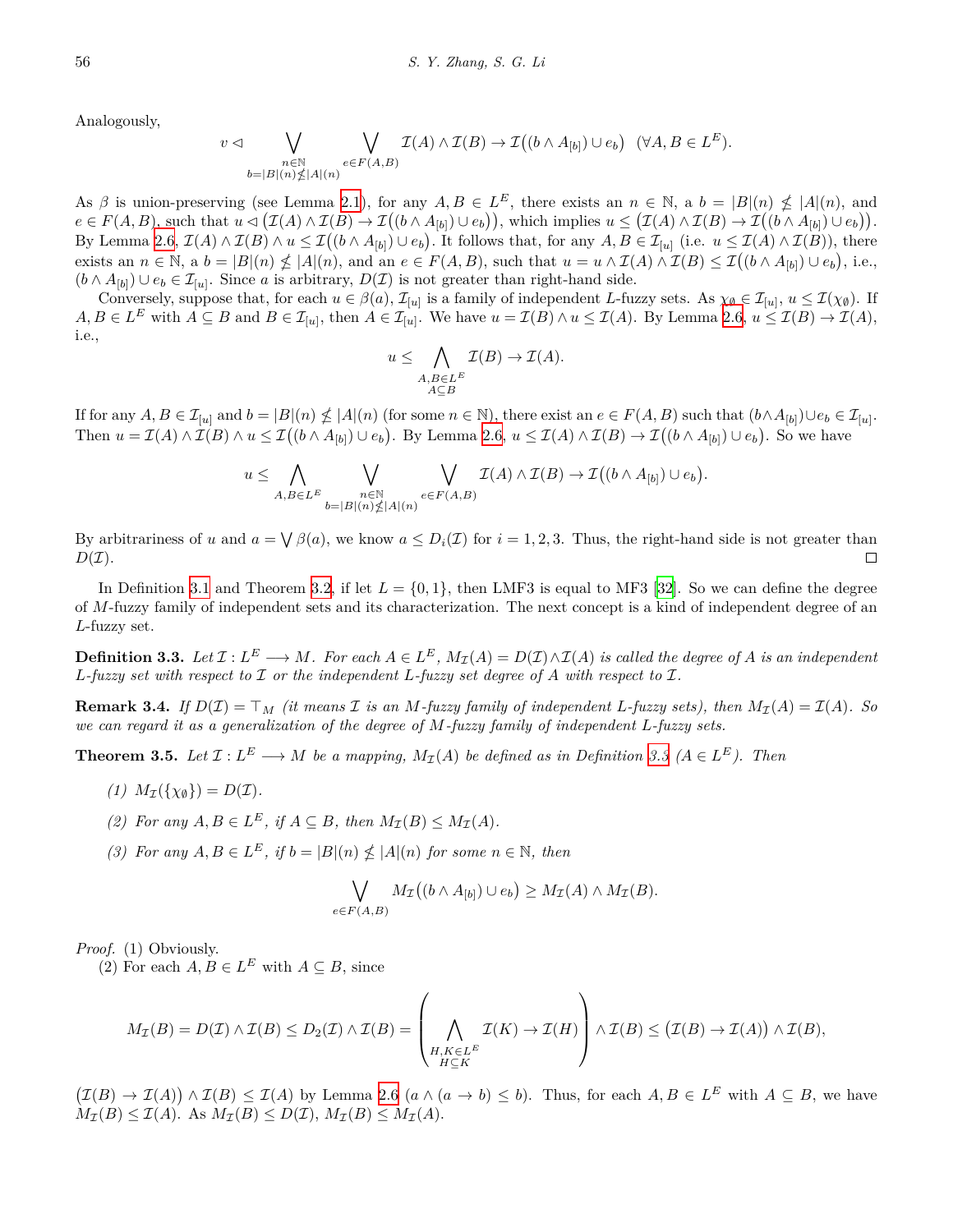(3) For each  $A, B \in L^E$  with  $|B|(n) \nleq |A|(n)$  for some  $n \in \mathbb{N}$ , we have

$$
M_{\mathcal{I}}(A) \wedge M_{\mathcal{I}}(B) = D(\mathcal{I}) \wedge \mathcal{I}(A) \wedge \mathcal{I}(B) \leq D_{3}(\mathcal{I}) \wedge \mathcal{I}(A) \wedge \mathcal{I}(B)
$$
  
\n
$$
= \mathcal{I}(A) \wedge \mathcal{I}(B) \wedge \bigvee_{\substack{n \in \mathbb{N} \\ b=|K|(n) \nleq |H|(n)}} \bigvee_{e \in F(H,K)} \mathcal{I}(H) \wedge \mathcal{I}(K) \rightarrow \mathcal{I}((b \wedge H_{[b]}) \cup e_{b})
$$
  
\n
$$
\leq \mathcal{I}(A) \wedge \mathcal{I}(B) \wedge \bigvee_{\substack{n \in \mathbb{N} \\ b=|B|(n) \nleq |A|(n)}} \bigvee_{e \in F(A,B)} \mathcal{I}(A) \wedge \mathcal{I}(B) \rightarrow \mathcal{I}((b \wedge A_{[b]}) \cup e_{b})
$$
  
\n
$$
= \bigvee_{\substack{n \in \mathbb{N} \\ b=|B|(n) \nleq |A|(n)}} \bigvee_{e \in F(A,B)} \mathcal{I}(A) \wedge \mathcal{I}(B) \wedge \bigg( \mathcal{I}(A) \wedge \mathcal{I}(B) \rightarrow \mathcal{I}((b \wedge A_{[b]}) \cup e_{b}) \bigg)
$$
  
\n
$$
\leq \bigvee_{\substack{n \in \mathbb{N} \\ b=|B|(n) \nleq |A|(n)}} \bigvee_{e \in F(A,B)} \mathcal{I}((b \wedge A_{[b]}) \cup e_{b}) \quad \text{(by Lemma 2.6)}.
$$

For each  $a \leq (M_{\mathcal{I}}(A) \wedge M_{\mathcal{I}}(B))$  and each  $u \lhd a$ , we have

$$
a \leq \bigvee_{\substack{n \in \mathbb{N} \\ b=|B|(n) \nleq |A|(n)}} \bigvee_{e \in F(A,B)} \mathcal{I}((b \wedge A_{[b]}) \cup e_b).
$$

Thus

$$
u \lhd \bigvee_{\substack{n \in \mathbb{N} \\ b=|B|(n) \nleq |A|(n)}} \bigvee_{e \in F(A,B)} \mathcal{I}((b \land A_{[b]}) \cup e_b).
$$

As  $\beta$  is union-preserving, there exists an  $n \in \mathbb{N}$  and a  $b = |B|(n) \nleq |A|(n)$  such that

$$
u \lhd \bigvee_{e \in F(A,B)} \mathcal{I}((b \wedge A_{[b]}) \cup e_b).
$$

Thus

$$
u \leq \bigvee_{e \in F(A,B)} \mathcal{I}((b \wedge A_{[b]}) \cup e_b).
$$

As  $a = \bigvee \beta(a)$  and arbitrariness of *u* and *a*, we know

$$
M_{\mathcal{I}}(A) \wedge M_{\mathcal{I}}(B) \leq \bigvee_{e \in F(A,B)} \mathcal{I}((b \wedge A_{[b]}) \cup e_b).
$$

As  $M_{\mathcal{I}}(A) \wedge M_{\mathcal{I}}(B) \leq D(\mathcal{I})$ , for some  $n \in \mathbb{N}$  and  $b = |B|(n) \nleq |A|(n)$ ,

$$
M_{\mathcal{I}}(A) \wedge M_{\mathcal{I}}(B) \leq D(\mathcal{I}) \wedge \bigvee_{e \in F(A,B)} \mathcal{I}((b \wedge A_{[b]}) \cup e_b) = \bigvee_{e \in F(A,B)} M_{\mathcal{I}}((b \wedge A_{[b]}) \cup e_b).
$$

It can be seen that a mapping  $M_{\mathcal{I}}: L^E \longrightarrow M$  defined by Definition [3.3](#page-3-0) satisfies (LMFI2) and (LMFI3). **Theorem 3.6.** Let E be a finite set,  $\mathcal{I}: L^E \longrightarrow M$  a mapping,  $M_{\mathcal{I}}$  the independent L-fuzzy set degree of A with respect *to I. Then*

$$
M_{\mathcal{I}}(D) = \bigvee \{a \in M \mid \forall u \in \beta(a), \mathcal{I}_{[u]} \text{ is a family of independent } L \text{-}fuzzy sets and } A \in \mathcal{I}_{[a]}\}.
$$

*Proof.* It follows from Definition [3.3](#page-3-0) and Theorem [3.2](#page-2-2).

 $\Box$ 

 $\Box$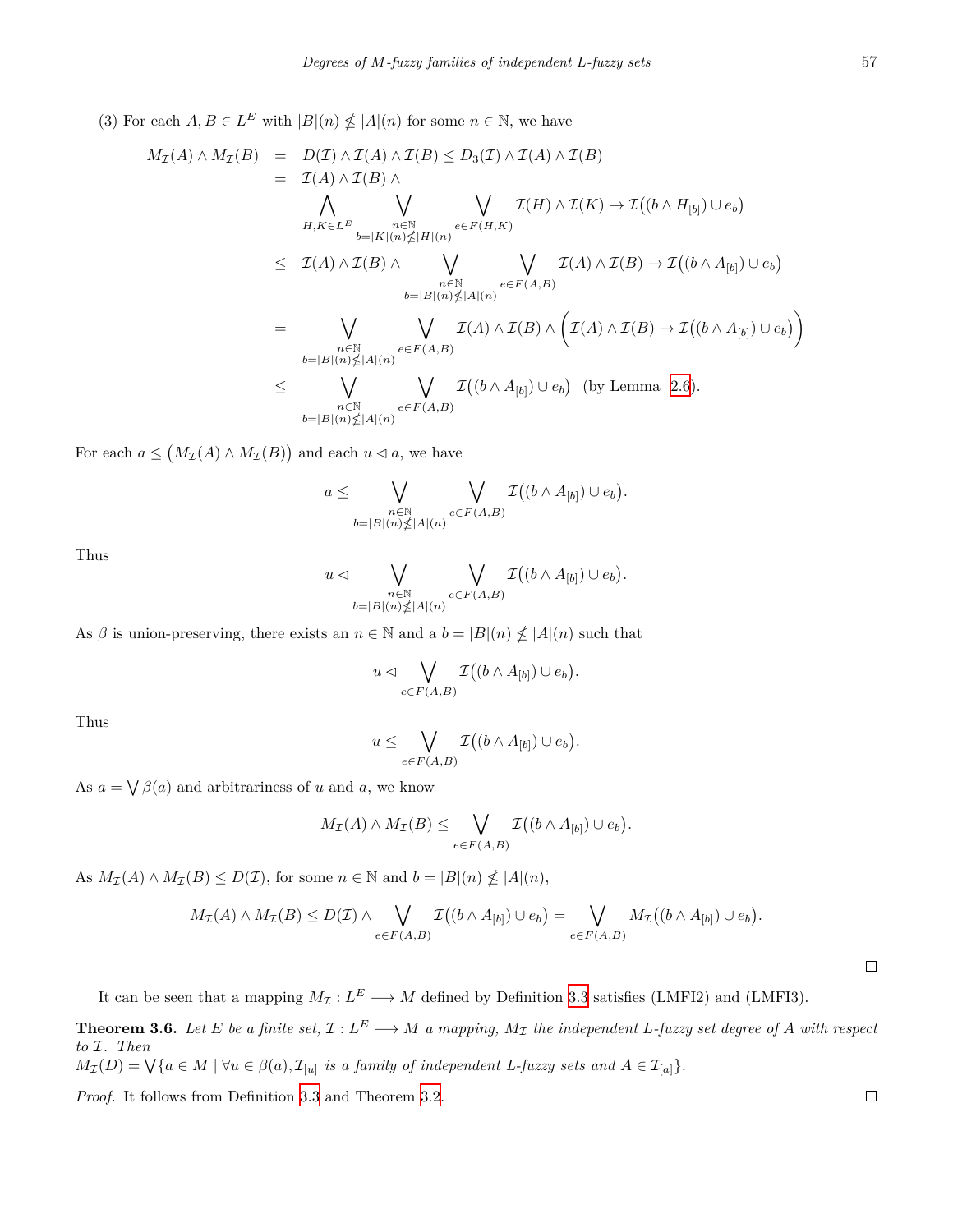#### **4 Degree of two kinds of special mappings**

Mappings from a matroid  $(X, \mathcal{I}_X)$  to another matroid  $(Y, \mathcal{I}_Y)$  are called weak mappings [[41\]](#page-10-3) provided that  $B \in \mathcal{I}_Y$ implies  $f^{\leftarrow}(B) \in \mathcal{I}_X$ . Some mappings map independent sets to independent sets, i.e.  $A \in \mathcal{I}_X$  implicates  $f(A) \in \mathcal{I}_Y$ . In this section, we define two kinds of degrees of these spacial properties. Unless otherwise stated, *X, Y* are finite sets.

**Definition 4.1.** Let  $\mathcal{I}_X : L^X \longrightarrow M$ ,  $\mathcal{I}_Y : L^Y \longrightarrow M$ , and  $f : X \longrightarrow Y$  be mappings. Then

*(1) The weak degree of f with respect to*  $I_X$  *and*  $I_Y$  *is defined by* 

$$
RI(f) = \bigwedge_{B \in L^X} \left( M_{\mathcal{I}_Y}(B) \to M_{\mathcal{I}_X}(f^{\leftarrow}(B)) \right).
$$

*(2) The independent-to-independent degree of f with respect to I<sup>X</sup> and I<sup>Y</sup> is defined by*

$$
II(f) = \bigwedge_{A \in L^X} \left( M_{\mathcal{I}_X}(A) \to M_{\mathcal{I}_Y}(f^{\to}(A)) \right).
$$

<span id="page-5-0"></span>**Theorem 4.2.** Given two mappings  $\mathcal{I}_x: L^X \longrightarrow M$  and  $\mathcal{I}_Y: L^Y \longrightarrow M$ , Let  $D(\mathcal{I}_X)$  and  $D(\mathcal{I}_Y)$  denote the degree of *M*<sup>-fuzzy family of independent *L*-fuzzy sets with respect to  $\mathcal{I}_X$  and  $\mathcal{I}_Y$ . Then</sup>

(1)  $RI(f) = \bigvee \{a \in M \mid D(\mathcal{I}_Y) \wedge \mathcal{I}_Y(B) \wedge a \leq D(\mathcal{I}_X) \wedge \mathcal{I}_X(f^{\leftarrow}(B)), \forall B \in L^X \}.$ *(2)*  $RI(f) = √$  $\sqrt{2}$  $a \in M$  $\forall b \leq D(\mathcal{I}_Y) \land a, \forall B \in (\mathcal{I}_Y)_{[b]},$  $b \leq D(\mathcal{I}_X), f^{\leftarrow}(B) \in (\mathcal{I}_X)_{[b]}$ } *. (3)*  $RI(f) = √$  $\sqrt{2}$  $a \in M$  $\forall b \notin \alpha(D(\mathcal{I}_Y) \wedge a), \forall B \in (\mathcal{I}_Y)^{[b]},$  $b \notin \alpha(D(\mathcal{I}_X)), f^{\leftarrow}(B) \in (\mathcal{I}_X)^{[b]}$ } *.*

*Proof.* (1) For each  $a \in M$ ,  $a \le RI(f)$  if and only if for each  $B \in L^Y$ ,  $a \le M_{\mathcal{I}_Y}(B) \to M_{\mathcal{I}_X}(f^{\leftarrow}(B))$ , which means  $M_{\mathcal{I}_Y}(B) \wedge a \leq M_{\mathcal{I}_X}(f^{\leftarrow}(B)).$  Thus  $D(\mathcal{I}_Y) \wedge \mathcal{I}_Y(B) \wedge a \leq D(\mathcal{I}_X) \wedge \mathcal{I}_X(f^{\leftarrow}(B)).$ 

(2) By (1), for each a satisfies  $D(\mathcal{I}_Y) \wedge \mathcal{I}_Y(B) \wedge a \leq D(\mathcal{I}_X) \wedge \mathcal{I}_X(f^{\leftarrow}(B))$  (for any  $B \in L^X$ ), if  $b \leq D(\mathcal{I}_Y) \wedge a$  and  $B \in (\mathcal{I}_Y)_{[b]}$  (i.e.,  $b \leq \mathcal{I}_Y(B)$ ), then  $b \leq D(\mathcal{I}_X) \wedge \mathcal{I}_X(f^{\leftarrow}(B))$ , which means  $b \leq D(\mathcal{I}_X)$  and  $f^{\leftarrow}(B) \in (\mathcal{I}_X)_{[b]}$ . Hence we have  $RI(f)$  is not greater than the right-hand side.

Conversely, for each  $a \in M$ , if  $b \le D(\mathcal{I}_Y) \wedge \mathcal{I}_Y(B) \wedge a$ , then  $b \le D(\mathcal{I}_Y) \wedge a$  and  $b \le \mathcal{I}_Y(B)$ , i.e.,  $B \in (\mathcal{I}_Y)_{[b]}$ . Thus  $b \leq D(\mathcal{I}_X)$  and  $f^{\leftarrow}(B) \in (\mathcal{I}_X)_{[b]},$  i.e.,  $\mathcal{I}_X(f^{\leftarrow}(B)) \geq b$ , which means  $D(\mathcal{I}_X) \wedge \mathcal{I}_X(f^{\leftarrow}(B)) \geq b$ . For arbitrariness of  $b \in M$ , we know  $D(\mathcal{I}_Y) \wedge \mathcal{I}_Y(B) \wedge a \leq D(\mathcal{I}_X) \wedge \mathcal{I}_X(f^{\leftarrow}(B))$ , and combining with (1), the right-hand side is not greater than  $RI(f)$ .

(3) Suppose  $a \in M$  satisfying  $D(\mathcal{I}_Y) \wedge \mathcal{I}_Y(B) \wedge a \leq D(\mathcal{I}_X) \wedge \mathcal{I}_X(f^{\leftarrow}(B))$  (for any  $B \in L^X$ ), for each  $B \in (\mathcal{I}_Y)^{[b]}$ , if  $b \notin$  $\alpha(D(\mathcal{I}_Y)\wedge a)$ , then  $b \notin \alpha(D(\mathcal{I}_Y))\cup\alpha(a)$  (by Lemma [2.1](#page-1-0)), and for  $b \notin \alpha(\mathcal{I}_Y(B))$ , by Lemma [2.1,](#page-1-0)  $b \notin \alpha(D(\mathcal{I}_Y)\wedge \mathcal{I}_Y(B)\wedge a)$ . Since (1) and  $\alpha$  is order-reserving,  $b \notin \alpha(D(\mathcal{I}_X) \wedge \mathcal{I}_X(f^{\leftarrow}(B)))$ , we can know  $b \notin \alpha(D(\mathcal{I}_X)) \cup \alpha(\mathcal{I}_X(f^{\leftarrow}(B)))$ , which means  $RI(f)$  is not greater than the right-hand side.

Conversely, for each  $a \in M$ , if  $b \notin \alpha(D(\mathcal{I}_Y) \wedge a)$  and  $b \notin \alpha(\mathcal{I}_Y(B))$ , then  $b \notin \alpha(D(\mathcal{I}_Y) \wedge \mathcal{I}_Y(B) \wedge a)$ , which implies  $b \notin \alpha(D(\mathcal{I}_X))$  and  $f^{\leftarrow}(B) \in (\mathcal{I}_X)^{[b]}$ . Thus  $b \notin \alpha(D(\mathcal{I}_X) \wedge \mathcal{I}_X(f^{\leftarrow}(B)))$ . As  $x \notin \alpha(S)$  implies  $x \notin \alpha(T)$  (i.e.  $x \in \alpha(T)$ ) implies  $x \in \alpha(S)$ ,  $S \leq T$ . It follows  $D(\mathcal{I}_Y) \wedge \mathcal{I}_Y(B) \wedge a \leq D(\mathcal{I}_X) \wedge \mathcal{I}_X(f^{\leftarrow}(B))$ , which means the right-hand side is not greater than *RI*(*f*).  $\Box$ 

**Theorem 4.3.** Given two mappings  $\mathcal{I}_x: L^X \longrightarrow M$  and  $\mathcal{I}_Y: L^Y \longrightarrow M$ , Let  $D(\mathcal{I}_X)$  and  $D(\mathcal{I}_Y)$  denote the degree of *M*<sup>-fuzzy family of independent *L*-fuzzy sets with respect to  $\mathcal{I}_X$  and  $\mathcal{I}_Y$ . Then</sup>

$$
(1) \ II(f) = \bigvee \{a \in M \mid D(\mathcal{I}_X) \land \mathcal{I}_X(A) \land a \le D(\mathcal{I}_Y) \land \mathcal{I}_Y(f^{\rightarrow}(A)), \forall A \in L^X\}.
$$
  

$$
(2) \ II(f) = \bigvee \{a \in M \mid \forall b \le D(\mathcal{I}_X) \land a, \forall A \in (\mathcal{I}_X)_{[b]}\}.
$$
  

$$
(3) \ II(f) = \bigvee \{a \in M \mid \forall b \notin \alpha(D(\mathcal{I}_X) \land a), \forall A \in (\mathcal{I}_X)^{[b]}\}.
$$
  

$$
(4) \ \bigvee \{a \in M \mid \forall b \notin \alpha(D(\mathcal{I}_X) \land a), \forall A \in (\mathcal{I}_X)^{[b]}\}.
$$

The proof is similar to Theorem [4.2](#page-5-0).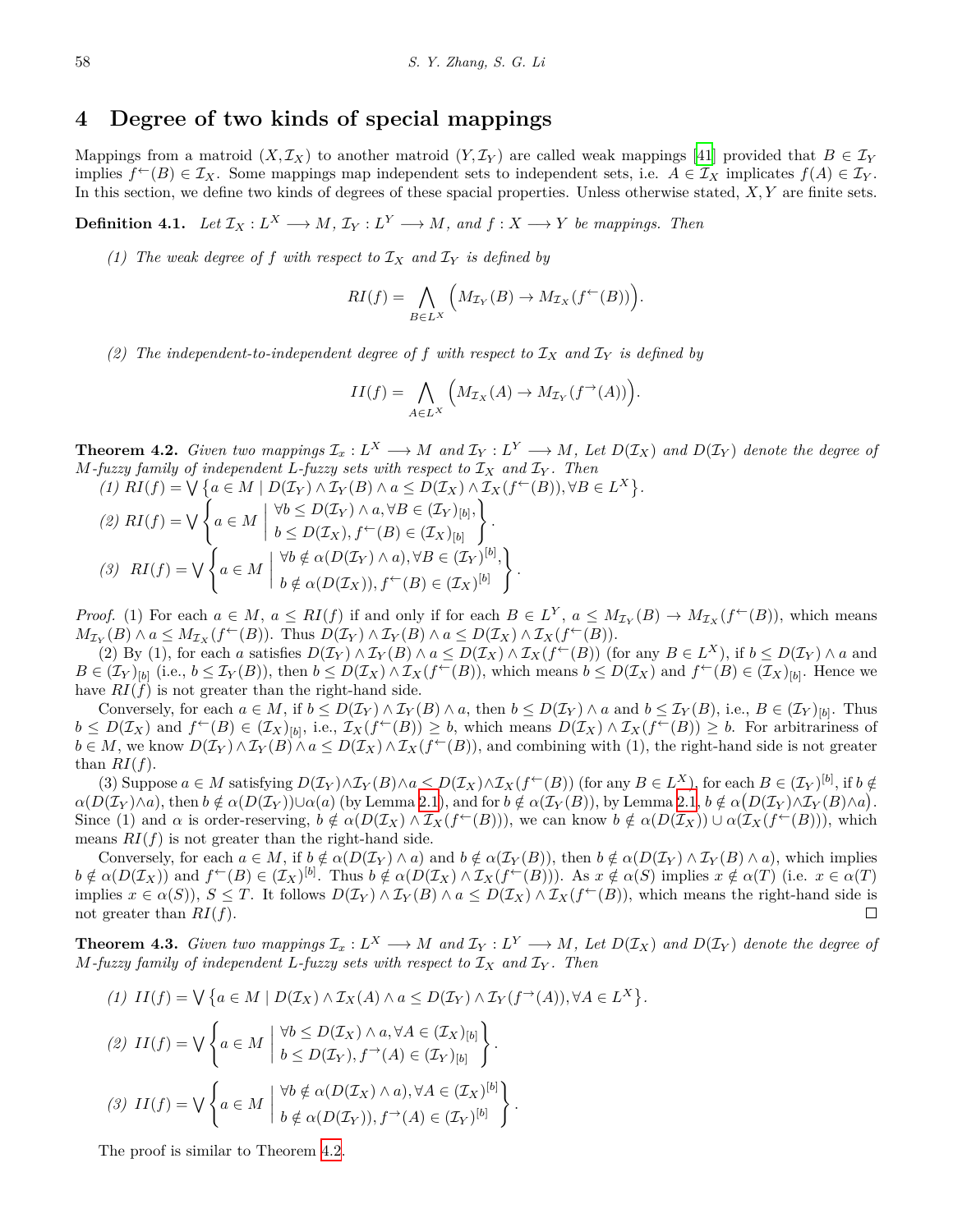**Definition 4.4.** Given two mappings  $\mathcal{I}_X : L^X \longrightarrow M$ ,  $\mathcal{I}_Y : L^Y \longrightarrow M$ . Let  $f : X \longrightarrow Y$  be a bijective mapping. Then the isomorphism degree of f with respect to  $\mathcal{I}_X$  and  $\mathcal{I}_Y$  defined by  $ISO(f) = RI(f) \wedge RI(f^{-1})$ , where  $f^{-1}$  is the inverse *mapping of f.*

**Theorem 4.5.** Given two mappings  $\mathcal{I}_X : L^X \longrightarrow M$ ,  $\mathcal{I}_Y : L^Y \longrightarrow M$ . Let  $f : X \longrightarrow Y$  be a bijective mapping. Then  $RI(f^{-1}) = II(f)$  and  $ISO(f) = RI(f) \wedge RI(f^{-1}) = RI(f) \wedge II(f)$ .

*Proof.* As *f* is bijective,  $(f^{-1})_L^{\leftarrow}(A) = f_L^{\rightarrow}(A)$  (for each  $A \in L^X$ ), then

$$
RI(f^{-1}) = \bigwedge_{A \in L^X} \left( M_{\mathcal{I}_X}(A) \to M_{\mathcal{I}_Y}((f^{-1})^{\leftarrow}(A)) \right) = \bigwedge_{A \in L^X} \left( M_{\mathcal{I}_X}(A) \to M_{\mathcal{I}_Y}(f^{\rightarrow}(A)) \right) = II(f).
$$

Hence  $ISO(f) = RI(f) \wedge RI(f^{-1}) = RI(f) \wedge II(f)$ .

**Theorem 4.6.** Given three mappings  $\mathcal{I}_X : L^X \longrightarrow M$ ,  $\mathcal{I}_Y : L^Y \longrightarrow M$ ,  $\mathcal{I}_Z : L^Z \longrightarrow M$ . Let  $f : X \longrightarrow Y$  and  $g: Y \longrightarrow Z$  *be mappings. Then* 

- *(1) II*(*f*) ∧ *RI*(*q*)  $\lt$  *RI*(*q*  $\circ$  *f*).
- $(2)$   $II(f) \wedge II(g) \leq II(g \circ f).$
- *(3) if*  $f, g$  are bijective, then  $ISO(f) \wedge ISO(g) \leq ISO(g \circ f)$ .

*Proof.* (1)  $(g \circ f)_L^{\leftarrow}(D) = f_L^{\leftarrow}(g_L^{\leftarrow}(D))$  for any  $D \in L^Z$  By Lemma [2.6](#page-2-0), we know

$$
RI(f) \wedge RI(g) = \left( \bigwedge_{B \in 2^Y} \left( M_{\mathcal{I}_Y}(B) \to M_{\mathcal{I}_X}(f_L^{\leftarrow}(B)) \right) \right) \wedge \left( \bigwedge_{C \in L^Z} \left( M_{\mathcal{I}_Z}(C) \to M_{\mathcal{I}_Y}(g_L^{\leftarrow}(C)) \right) \right) \n\leq \left( \bigwedge_{D \in L^Z} \left( M_{\mathcal{I}_Y}(g_L^{\leftarrow}(D)) \to M_{\mathcal{I}_X}(f_L^{\leftarrow}(g_L^{\leftarrow}(D))) \right) \right) \wedge \left( \bigwedge_{C \in L^Z} \left( M_{\mathcal{I}_Z}(C) \to M_{\mathcal{I}_Y}(g_L^{\leftarrow}(C)) \right) \right) \right) \n= \left( \bigwedge_{D \in L^Z} \left( M_{\mathcal{I}_Y}(g_L^{\leftarrow}(D)) \to M_{\mathcal{I}_X}(g \circ f)_L^{\leftarrow}(D) \right) \right) \wedge \left( \bigwedge_{C \in L^Z} \left( M_{\mathcal{I}_Z}(C) \to M_{\mathcal{I}_Y}(g_L^{\leftarrow}(C)) \right) \right) \right) \n= \bigwedge_{C \in L^Z} \left( \left( M_{\mathcal{I}_Y}(g_L^{\leftarrow}(C)) \to M_{\mathcal{I}_X}((g \circ f)_L^{\leftarrow}(C)) \right) \wedge \left( M_{\mathcal{I}_Z}(C) \to M_{\mathcal{I}_Y}(g_L^{\leftarrow}(C)) \right) \right) \right) \n\leq \bigwedge_{C \in L^X} \left( M_{\mathcal{I}_Z}(C) \to M_{\mathcal{I}_X}(g \circ f)_L^{\leftarrow}(C) \right) = RI(g \circ f).
$$
\nThe proof to (2) and (3) is similar.

The proof to (2) and (3) is similar.

**Theorem 4.7.** Given three mappings  $\mathcal{I}_X : L^X \longrightarrow M$ ,  $\mathcal{I}_Y : L^Y \longrightarrow M$ ,  $\mathcal{I}_Z : L^Z \longrightarrow M$ . Let  $f : X \longrightarrow Y$  and  $g: Y \longrightarrow Z$  *be mappings. Then* 

- *(1) If f is surjective,then*  $RI(f) \wedge II(g \circ f) \leq II(g)$ .
- *(2) If g is injective, then*  $RI(q) \wedge II(q \circ f) \leq II(f)$ *.*

*Proof.* (1) f is surjective, so  $f_L^{\to}(f_L^{\leftarrow})(D) = D \forall D \in L^Y$ . Then  $(g \circ f)_L^{\to}(f_L^{\leftarrow}(D)) = g_L^{\to}(f_L^{\to}(f_L^{\leftarrow}(D))) = g_L^{\to}(D)$ . By Lemma [2.6](#page-2-0), we know

$$
RI(f) \wedge II(g \circ f) = \left( \bigwedge_{B \in L^Y} \left( M_{\mathcal{I}_Y}(B) \to M_{\mathcal{I}_X}(f_L^{\leftarrow}(B)) \right) \right) \wedge \left( \bigwedge_{A \in L^x} \left( M_{\mathcal{I}_X}(A) \to M_{\mathcal{I}_Z}((g \circ f)_{L}^{\rightarrow}(A)) \right) \right)
$$
  
\n
$$
\leq \left( \bigwedge_{B \in L^Y} \left( M_{\mathcal{I}_Y}(B) \to M_{\mathcal{I}_X}(f_L^{\leftarrow}(B)) \right) \right) \wedge \left( \bigwedge_{D \in L^Y} \left( M_{\mathcal{I}_X}(f_L^{\leftarrow}(D)) \to M_{\mathcal{I}_Z}((g \circ f)_{L}^{\rightarrow}(f_L^{\leftarrow}(D))) \right) \right) \right)
$$
  
\n
$$
= \left( \bigwedge_{B \in L^Y} \left( M_{\mathcal{I}_Y}(B) \to M_{\mathcal{I}_X}(f_L^{\leftarrow}(B)) \right) \right) \wedge \left( \bigwedge_{D \in L^Y} \left( M_{\mathcal{I}_X}(f_L^{\leftarrow}(D)) \to M_{\mathcal{I}_Z}(g_L^{\rightarrow}(D)) \right) \right)
$$
  
\n
$$
= \bigwedge_{B \in L^Y} \left( \left( M_{\mathcal{I}_Y}(B) \to M_{\mathcal{I}_X}(f_L^{\leftarrow}(B)) \right) \wedge \left( M_{\mathcal{I}_X}(f_L^{\leftarrow}(B)) \to M_{\mathcal{I}_Z}(g_L^{\rightarrow}(B)) \right) \right) \right)
$$
  
\n
$$
\leq \bigwedge_{B \in L^Y} \left( M_{\mathcal{I}_Y}(B) \to M_{\mathcal{I}_Z}(g_L^{\rightarrow}(B)) \right) = II(g).
$$

(2) g is injective, so  $g_L^{\leftarrow}(g_L^{\rightarrow}(B)) = B$  ( $\forall B \in L^Y$ ), then  $g_L^{\leftarrow}((g \circ f)_L^{\rightarrow}(D)) = f_L^{\rightarrow}(D)$  ( $\forall D \in L^X$ ). By Lemma [2.6,](#page-2-0) we know

 $\Box$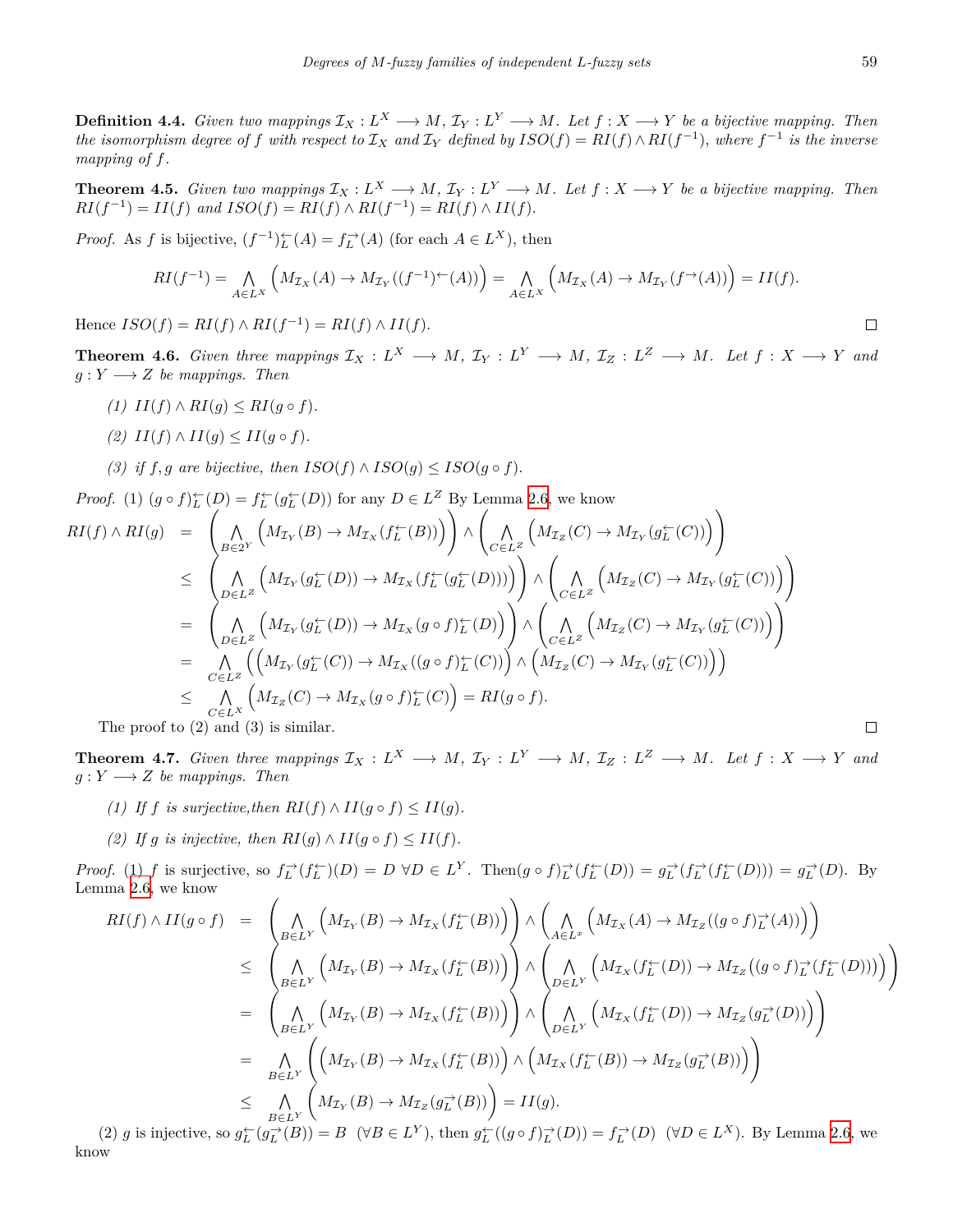$$
RI(g) \wedge II(g \circ f) = \left( \bigwedge_{C \in L^Z} \left( M_{\mathcal{I}_Z}(C) \to M_{\mathcal{I}_Y}(g_C^{\leftarrow}(C)) \right) \right) \wedge \left( \bigwedge_{A \in L^X} \left( M_{\mathcal{I}_X}(A) \to M_{\mathcal{I}_Z}((g \circ f)_{L}^{\rightarrow}(A)) \right) \right)
$$
  
\n
$$
\leq \left( \bigwedge_{D \in L^X} \left( M_{\mathcal{I}_Z}((g \circ f)_{L}^{\rightarrow}(D)) \to M_{\mathcal{I}_Y}(g_L^{\leftarrow}((g \circ f)_{L}^{\rightarrow}(D))) \right) \right) \wedge \left( \bigwedge_{A \in L^X} \left( M_{\mathcal{I}_X}(A) \to M_{\mathcal{I}_Z}((g \circ f)_{L}^{\rightarrow}(A)) \right) \right)
$$
  
\n
$$
= \left( \bigwedge_{D \in L^X} \left( M_{\mathcal{I}_Z}(g_L^{\rightarrow}(f_L^{\rightarrow}(D))) \to M_{\mathcal{I}_Y}(f_L^{\rightarrow}(D)) \right) \right) \wedge \left( \bigwedge_{A \in L^X} \left( M_{\mathcal{I}_X}(A) \to M_{\mathcal{I}_Z}(g_L^{\rightarrow}(f_L^{\rightarrow}(A))) \right) \right)
$$
  
\n
$$
= \bigwedge_{A \in L^X} \left( \left( M_{\mathcal{I}_Z}(g_L^{\rightarrow}(f_L^{\rightarrow}(A))) \to M_{\mathcal{I}_Y}(f_L^{\rightarrow}(A)) \right) \wedge \left( M_{\mathcal{I}_X}(A) \to M_{\mathcal{I}_Z}(g_L^{\rightarrow}(f_L^{\rightarrow}(A))) \right) \right)
$$
  
\n
$$
\leq \bigwedge_{A \in L^X} \left( M_{\mathcal{I}_X}(A) \to M_{\mathcal{I}_Y}(f_L^{\rightarrow}(A)) \right) = II(f).
$$

**Lemma 4.8.** Given two mappings  $\mathcal{I}_X : L^X \longrightarrow M$  and  $\mathcal{I}_Y : L^Y \longrightarrow M$ . Let  $f : X \longrightarrow Y$  be a bijective mapping. Then

(1) 
$$
RI(f) = \bigwedge_{A \in L^X} \left( M_{\mathcal{I}_Y}(f_L^{\rightarrow}(A)) \rightarrow M_{\mathcal{I}_X}(A) \right).
$$
  
(2) 
$$
II(f) = \bigwedge_{D \in L^Y} \left( M_{\mathcal{I}_X}(f_L^{\leftarrow}(B)) \rightarrow M_{\mathcal{I}_Y}(B) \right).
$$

*Proof.* (1) On one hand,

$$
\bigwedge_{A\in L^X} \left( M_{\mathcal{I}_Y}(f_L^{\rightarrow}(A)) \rightarrow M_{\mathcal{I}_X}(A) \right) = \bigwedge_{A\in L^X} \left( M_{\mathcal{I}_Y}(f_L^{\rightarrow}(A)) \rightarrow M_{\mathcal{I}_X}(f_L^{\leftarrow}(f_L^{\rightarrow}(A))) \right) \le \bigwedge_{B\in L^Y} \left( M_{\mathcal{I}_Y}(B) \rightarrow M_{\mathcal{I}_X}(f_L^{\leftarrow}(B)) \right) = RI(f).
$$

On the other hand,

$$
RI(f) = \bigwedge_{B \in L^Y} \left( M_{\mathcal{I}_Y}(f_L^{\rightarrow}(f_L^{\rightarrow}(B))) \to M_{\mathcal{I}_X}(f_L^{\leftarrow}(B)) \right) \ge \bigwedge_{A \in L^X} \left( M_{\mathcal{I}_Y}(f_L^{\rightarrow}(A)) \to M_{\mathcal{I}_X}(A) \right).
$$
  
Then we know  $RI(f) = \bigwedge_{A \in L^X} \left( M_{\mathcal{I}_Y}(f_L^{\rightarrow}(A)) \to M_{\mathcal{I}_X}(A) \right).$ 

 $\Box$ 

(2) The proof is similar to (1).

**Theorem 4.9.** Given two mappings  $\mathcal{I}_X : L^X \longrightarrow M$  and  $\mathcal{I}_Y : L^Y \longrightarrow M$ . Let  $f : X \longrightarrow Y$  be a bijective mapping. *Then*

$$
ISO(f) = \bigwedge_{A \in L^X} \left( M_{\mathcal{I}_X}(A) \leftrightarrow M_{\mathcal{I}_Y}(f_L^{\rightarrow}(A)) \right) = \bigwedge_{B \in L^Y} \left( M_{\mathcal{I}_Y}(B) \leftrightarrow M_{\mathcal{I}_X}(f_L^{\leftarrow}(B)) \right).
$$

#### **5 Degree of quotient mappings**

A surjection can be regarded as a quotient, for a surjection between  $(X, \mathcal{I}_X)$  and  $(Y, \mathcal{I}_Y)$  which are two  $(L, M)$ -fuzzy matroid-like spaces, we could consider the quotient degree with respect to  $f: X \longrightarrow Y$ . And in this section supposing *X* and *Y* are finite sets.

**Definition 5.1.** Given two mappings  $\mathcal{I}_X : L^X \longrightarrow M$  and  $\mathcal{I}_Y : L^Y \longrightarrow M$ . Let  $f : X \longrightarrow Y$  be a surjective mapping, *Then*

$$
QU(f) = \bigwedge_{B \in L^Y} \left( M_{\mathcal{I}_Y}(B) \leftrightarrow M_{\mathcal{I}_X}(f_L^{\leftarrow}(B)) \right)
$$

*is called quotient degree of*  $f$  *with respect to*  $I_X$  *and*  $I_Y$ *. It is easy to know*  $QU(f) \leq RI(f)$ *.* 

**Theorem 5.2.** Given two mappings  $\mathcal{I}_X : L^X \longrightarrow M$  and  $\mathcal{I}_Y : L^Y \longrightarrow M$ , Let  $D(\mathcal{I}_X)$  and  $D(\mathcal{I}_Y)$  be the degrees of *M*<sup>*-fuzzy* family of independent *L*<sup>*-fuzzy* sets  $I_X$  and  $I_Y$ , Let  $f : X \rightarrow Y$  ba a surjective mapping. Then</sup></sup>

 $QU(f) = \bigvee \{a \in M \mid D(\mathcal{I}_Y) \wedge \mathcal{I}_Y(B) \wedge a \leq D(\mathcal{I}_X) \wedge \mathcal{I}_X(f_L^{\leftarrow}(B))), D(\mathcal{I}_X) \wedge \mathcal{I}_X(f_L^{\leftarrow}B) \wedge a \leq D(\mathcal{I}_Y) \wedge \mathcal{I}_Y(B)), \forall B \in L^X\}.$ 

The proof is similar to that of Theorem [4.2](#page-5-0).

**Theorem 5.3.** Given two mappings  $\mathcal{I}_X : L^X \longrightarrow M$  and  $\mathcal{I}_Y : L^Y \longrightarrow M$ . Let  $f : X \longrightarrow Y$  ba a surjective mapping.  $Then \ RI(f) \wedge II(f) \leq QU(f).$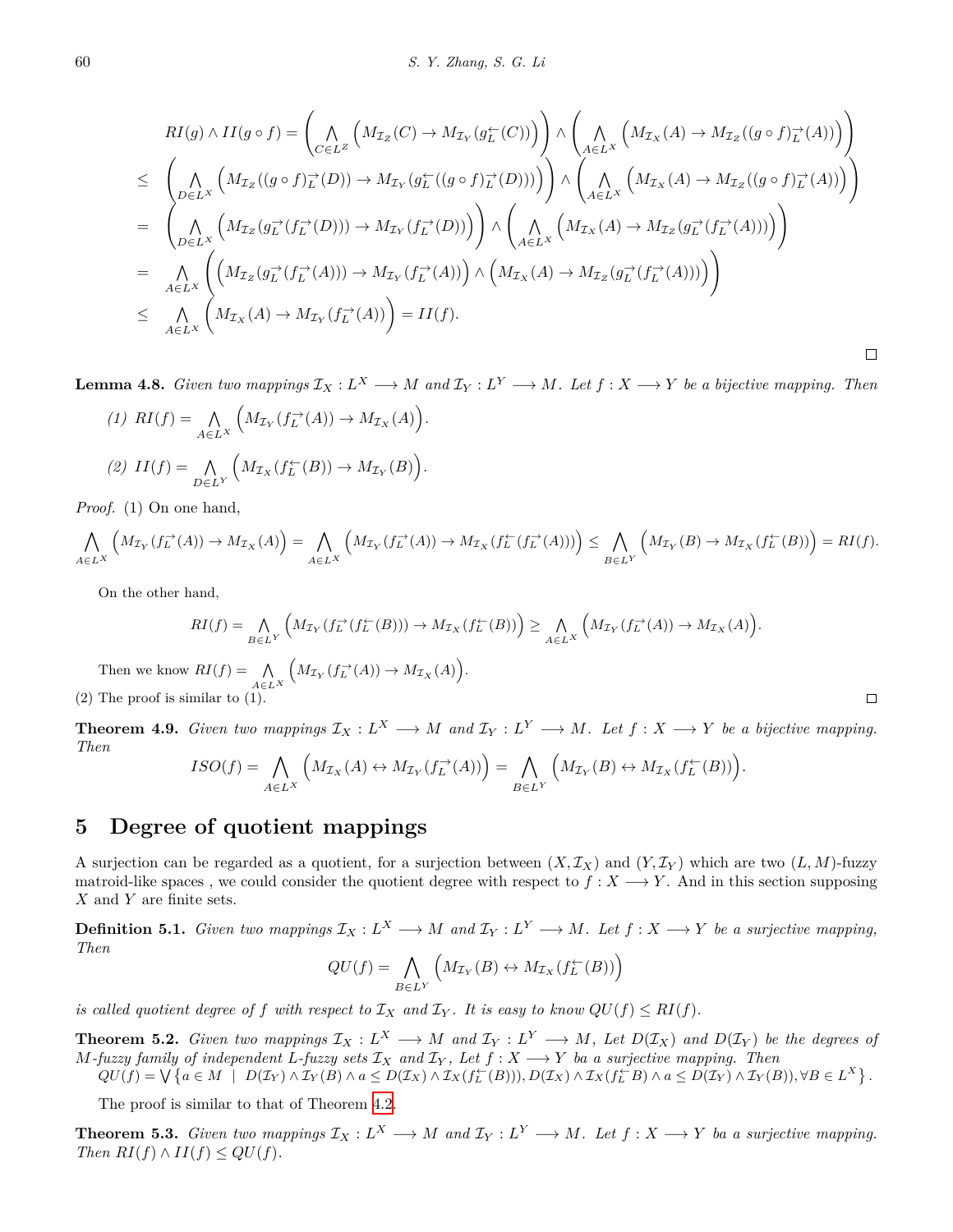*Proof. f* is surjective, so we have  $f_L^{\to}(f_L^{\leftarrow}(D)) = D$ ,  $\forall D \in L^Y$ . Then

$$
RI(f) \wedge II(f) = \left( \bigwedge_{B \in L^Y} \left( M_{\mathcal{I}_Y}(B) \to M_{\mathcal{I}_X}(f_L^{\leftarrow}(B)) \right) \right) \wedge \left( \bigwedge_{A \in L^X} \left( M_{\mathcal{I}_X}(A) \to M_{\mathcal{I}_Y}(f_L^{\rightarrow}(A)) \right) \right) \n\leq \left( \bigwedge_{B \in L^Y} \left( M_{\mathcal{I}_Y}(B) \to M_{\mathcal{I}_X}(f_L^{\leftarrow}(B)) \right) \right) \wedge \left( \bigwedge_{D \in L^Y} \left( M_{\mathcal{I}_X}(f_L^{\leftarrow}(D)) \to M_{\mathcal{I}_Y}(f_L^{\rightarrow}(f_L^{\leftarrow}(D))) \right) \right) \right) \n= \left( \bigwedge_{B \in L^Y} \left( M_{\mathcal{I}_Y}(B) \to M_{\mathcal{I}_X}(f_L^{\leftarrow}(B)) \right) \right) \wedge \left( \bigwedge_{D \in L^Y} \left( M_{\mathcal{I}_X}(f_L^{\leftarrow}(D)) \to M_{\mathcal{I}_Y}(D) \right) \right) \n= \bigwedge_{A \in L^X} \left( \left( M_{\mathcal{I}_Y}(B) \to M_{\mathcal{I}_X}(f_L^{\leftarrow}(B)) \right) \wedge \left( M_{\mathcal{I}_X}(f_L^{\leftarrow}(B)) \to M_{\mathcal{I}_Y}(B) \right) \right) \n\leq \bigwedge_{B \in L^Y} \left( M_{\mathcal{I}_Y}(B) \leftrightarrow M_{\mathcal{I}_X}(f_L^{\leftarrow}(B)) \right) = QU(f).
$$

**Theorem 5.4.** Given three mappings  $\mathcal{I}_X : L^X \longrightarrow M$ ,  $\mathcal{I}_Y : L^Y \longrightarrow M$  and  $\mathcal{I}_Z : L^Z \longrightarrow M$ . Let  $f : X \longrightarrow Y$  and  $g: Y \longrightarrow Z$  *be surjective mappings. Then* 

 $(1)$   $QU(f) \wedge QU(g) \leq QU(g \circ f).$ 

 $(2)$   $QU(g \circ f) \land RI(f) \land RI(g) \leq QU(g).$ 

*Proof.* (1)

$$
QU(f) \wedge QU(g) = \left( \bigwedge_{B \in L^Y} \left( M_{\mathcal{I}_Y}(B) \leftrightarrow M_{\mathcal{I}_X}(f_L^{\leftarrow}(B)) \right) \right) \wedge \left( \bigwedge_{C \in L^Z} \left( M_{\mathcal{I}_Z}(C) \leftrightarrow M_{\mathcal{I}_Y}(g_L^{\leftarrow}(C)) \right) \right) \n\leq \left( \bigwedge_{D \in L^Z} \left( M_{\mathcal{I}_Y}(g_L^{\leftarrow}(D)) \leftrightarrow M_{\mathcal{I}_X}(f_L^{\leftarrow}(g_L^{\leftarrow}(D))) \right) \right) \wedge \left( \bigwedge_{C \in L^Z} \left( M_{\mathcal{I}_Z}(C) \leftrightarrow M_{\mathcal{I}_Y}(g_L^{\leftarrow}(C)) \right) \right) \right) \n= \left( \bigwedge_{D \in L^Z} \left( M_{\mathcal{I}_Y}(g_L^{\leftarrow}(D)) \leftrightarrow M_{\mathcal{I}_X}((g \circ f)_L^{\leftarrow}(D)) \right) \right) \wedge \left( \bigwedge_{C \in L^Z} \left( M_{\mathcal{I}_Z}(C) \leftrightarrow M_{\mathcal{I}_Y}(g_L^{\leftarrow}(C)) \right) \right) \right) \n= \bigwedge_{C \in L^Z} \left( \left( M_{\mathcal{I}_Y}(g_L^{\leftarrow}(C)) \leftrightarrow M_{\mathcal{I}_X}((g \circ f)^{-1}(C)) \right) \wedge \left( M_{\mathcal{I}_Z}(C) \leftrightarrow M_{\mathcal{I}_Y}(g_L^{\leftarrow}(C)) \right) \right) \n\leq \bigwedge_{C \in L^Z} \left( M_{\mathcal{I}_Z}(C) \leftrightarrow M_{\mathcal{I}_X}((g \circ f)_L^{\leftarrow}(C)) \right) = QU(g \circ f).
$$

(2) Consider  $QU(g \circ f)$ ,

$$
QU(g \circ f) = \bigwedge_{C \in L^Z} \left( M_{\mathcal{I}_Z}(C) \leftrightarrow M_{\mathcal{I}_X}(g \circ f)_L^{\leftarrow}(C) \right) \leq \bigwedge_{C \in L^Z} \left( M_{\mathcal{I}_X}((g \circ f)_L^{\leftarrow} C) \to M_{\mathcal{I}_Z}(C) \right)
$$

and

$$
RI(f) = \bigwedge_{B \in L^Y} \left( M_{\mathcal{I}_Y}(B) \to M_{\mathcal{I}_X}(f_L^{\leftarrow}(B)) \right) \le \bigwedge_{D \in L^Z} \left( M_{\mathcal{I}_Y}(g_L^{\leftarrow}(D)) \to M_{\mathcal{I}_X}((g \circ f)_L^{\leftarrow}(D)) \right) \right)
$$

Then, we have  $QU(g \circ f) \land RI(f) \leq \bigwedge$ *D∈L<sup>Z</sup>*  $\left(M_{\mathcal{I}_Y}(g_L^{\leftarrow}(D)) \to M_{\mathcal{I}_Z}(D)\right).$ Hence

$$
QU(g \circ f) \land RI(f) \land RI(g) \leq \left( \bigwedge_{D \in L^X} \left( M_{\mathcal{I}_X}(g_L^{\leftarrow}(D)) \to M_{\mathcal{I}_Z}(D) \right) \right) \land \left( \bigwedge_{C \in L^Z} \left( M_{\mathcal{I}_Z}(C) \to M_{\mathcal{I}_Y}(g_L^{\leftarrow}(C)) \right) \right) = \bigwedge_{C \in L^Z} \left( \left( M_{\mathcal{I}_Y}(g_L^{\leftarrow}(C)) \to M_{\mathcal{I}_Z}(C) \right) \land \left( M_{\mathcal{I}_Z}(C) \to M_{\mathcal{I}_Y}(g_L^{\leftarrow}(C)) \right) \right) = \bigwedge_{C \in L^Z} \left( M_{\mathcal{I}_Z}(C) \leftrightarrow M_{\mathcal{I}_Y}(g_L^{\leftarrow}(C)) \right) = QU(g).
$$

 $\hfill \square$ 

 $\Box$ 

*.*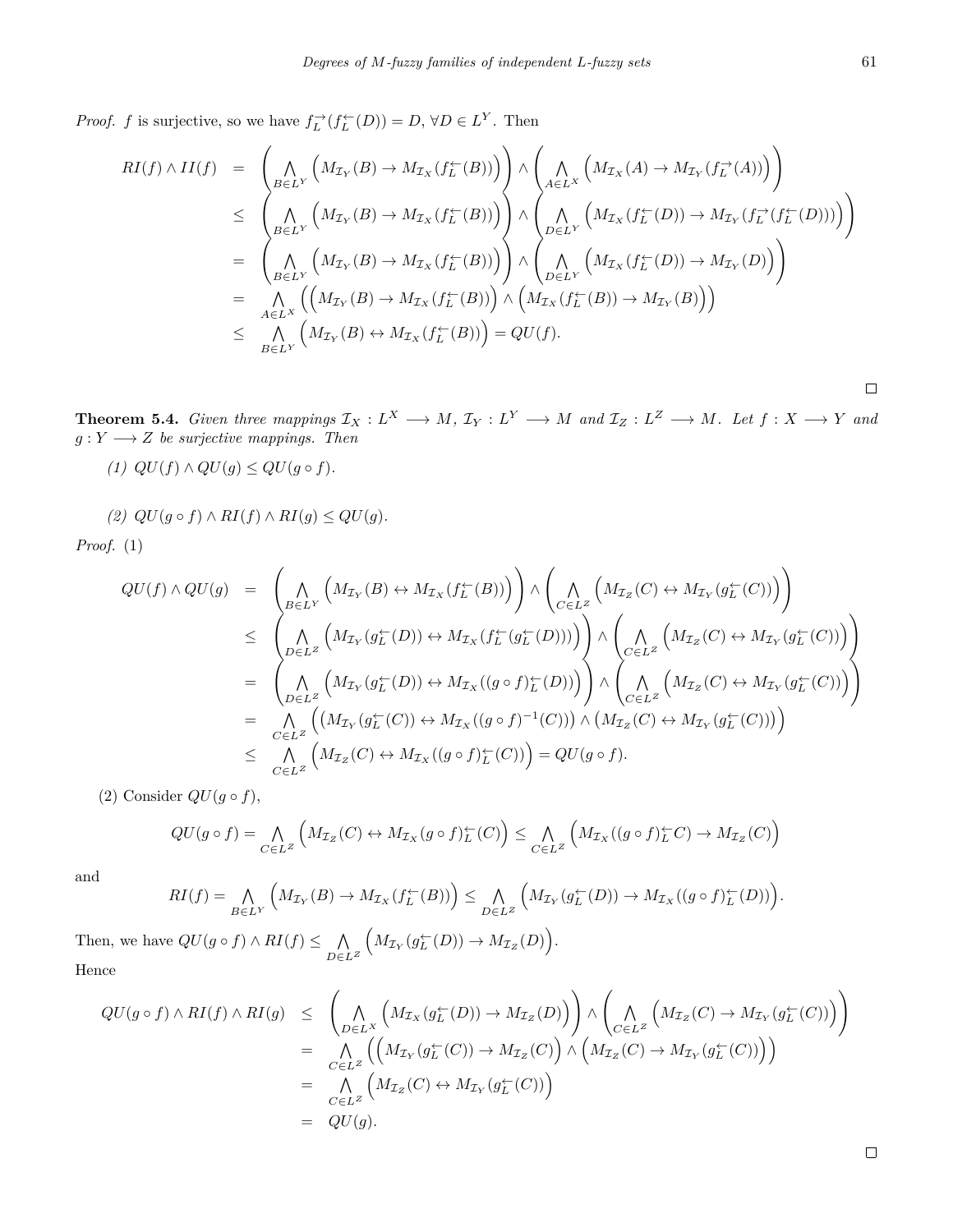#### **6 Conclusions**

In this paper, the degree of *M*-fuzzy family of independent *L*-fuzzy sets with respect to a mapping from *L <sup>X</sup>* to *M* is introduced to generalize the notion of (*L, M*)-fuzzy independent structure. Besides, weak degree and independent-toindependent degree of a function between two matroids are defined. Based on these, some special degrees (e.g. quotient degrees and isomorphism degrees) with respect to mappings between two (*L, M*)-fuzzy matroid-like spaces are defined and studied in details. Also, we give characterizations of these degrees and investigate relationships among them. In the view of degree, many notions of matroids (such as circuit, base, and so on) can be generalized. It would be agreeable that those degrees with respect to the same  $(L, M)$ -fuzzy matroid become equal. And we can generalise  $L^X$  to a lattice or consider greedoids which is closer connected with convex structures.

#### **Acknowledgement**

This work was supported by the National Natural Science Foundations of China (Grant No. 11771263, 11501496), the Key Research and Development Project of Shaanxi Province of China (Grant No. 2018KW-050), and the Fundamental Research Funds for the Central Universities.

#### **References**

- <span id="page-9-17"></span>[1] W. F. Al-Omeri, O. H. Khalil, A. Ghareeb, *Degree of* (*L, M*)*-fuzzy semi-precontinuous and* (*L, M*)*-fuzzy semipreirresolute functions*, Demonstratio Mathematica, **51** (2018), 182–197.
- <span id="page-9-2"></span>[2] H. J. Bandelt, J. Hedlkovâ, *Median algebras*, Discrete Mathematics, **45** (1983), 1–30.
- <span id="page-9-3"></span>[3] M. Berger, *Convexity*, American Mathematical Monthly, **97** (1990), 650–678.
- <span id="page-9-0"></span>[4] G. Birkhoff, *Abstract linear dependence and lattices*, American Journal of Mathematics, **57** (1935), 800–804.
- <span id="page-9-4"></span>[5] W. A. Coppel, *Axioms for convexity*, Bulletin of the Australian Mathematical Society, **47** (1993), 179–197.
- <span id="page-9-1"></span>[6] R. P. Dilworth, *Dependence relations in a semimodular lattice*, Duke Mathmatical Journal, **11** (1944), 575–587.
- <span id="page-9-13"></span>[7] J. Edmonds, *Submodular functions, matroids, and certain polyhedra*, Combinatorial Optimization–Eureka, You Shrink!. Springer, Berlin, Heidelberg, **2570** (2003), 11-26.
- <span id="page-9-16"></span>[8] A. Ghareeb, W. F. Al-omeri, *New degrees for functions in* (*L, M*)*-fuzzy topological spaces based on* (*L, M*)*-fuzzy semiopen and* (*L, M*)*-fuzzy preopen operators*, Journal of Intelligent and Fuzzy Systems, **36**(1) (2019), 787–803.
- <span id="page-9-5"></span>[9] R. Goetschel, W. Voxman, *Fuzzy matroids*, Fuzzy Sets and Systems, **27** (1988), 291–302.
- <span id="page-9-6"></span>[10] R. Goetschel, W. Voxman, *Bases of fuzzy matroids*, Fuzzy Sets and Systems, **31** (1989), 253–261.
- <span id="page-9-7"></span>[11] R. Goetschel, W. Voxman, *Fuzzy circuits*, Fuzzy Sets and Systems, **32** (1989), 35–43.
- <span id="page-9-8"></span>[12] R. Goetschel, W. Voxman, *Fuzzy matroids and a greedy algorithm*, Fuzzy Sets and Systems, **37** (1990), 201–214.
- <span id="page-9-9"></span>[13] R. Goetschel, W. Voxman, *Fuzzy rank functions matroids*, Fuzzy Sets and Systems, **42** (1991), 245–258.
- <span id="page-9-10"></span>[14] R. Goetschel, W. Voxman, *Fuzzy matroids sums a greedy algorithm*, Fuzzy Sets and Systems, **52** (1992), 189–200.
- <span id="page-9-11"></span>[15] R. Goetschel, W. Voxman, *Spanning properties for fuzzy matroids*, Fuzzy Sets and Systems, **51** (1992), 313–321.
- <span id="page-9-18"></span>[16] U. Höhle, A. P. S̆ostak, *Axiomatic foundations of fixed-basis fuzzy topology*, Mathematics of Fuzzy Sets, Springer, Boston, MA, **3** (1999), 123-272.
- <span id="page-9-14"></span>[17] Y. C. Hsueh, *On fuzzification of matroids*, Fuzzy Sets and System, **53** (1993), 317-327.
- <span id="page-9-15"></span>[18] C. E. Huang, F. G. Shi, *Bases of* [0*,* 1]*-matroids*, Hacettepe Journal of Mathematics and Statistics, **39** (2010), 233–240.
- <span id="page-9-12"></span>[19] X. N. Li, S. Y. Liu, S. G. Li, *Connectedness of refined fuzzy matroids*, Fuzzy Sets and Systems, **161** (2010), 2709-2723.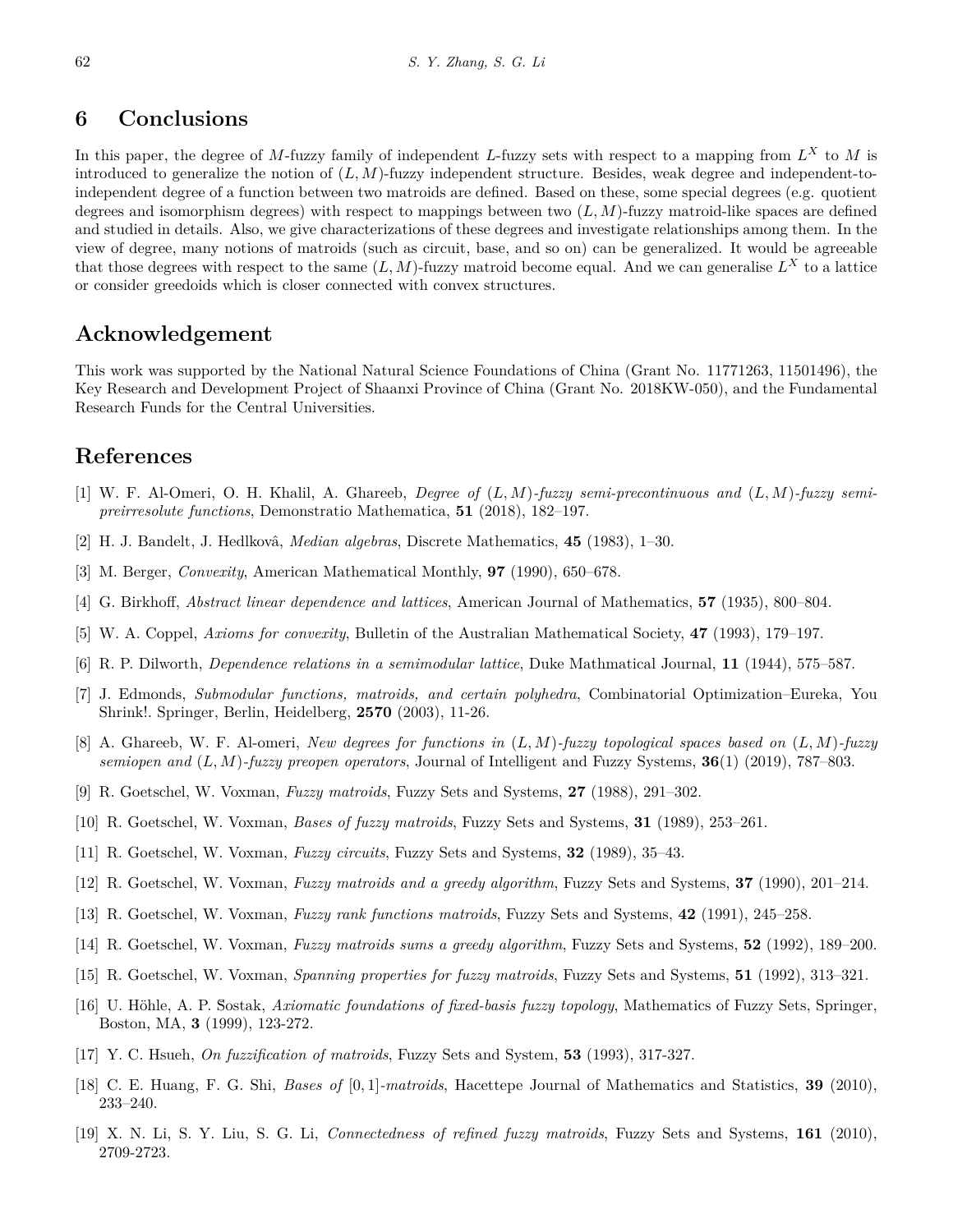- <span id="page-10-13"></span>[20] E. Q. Li, F. G. Shi, *Minors of M-fuzzifying matroids*, Journal of Intelligent and Fuzzy Systems, **28** (2015), 1213– 1224.
- <span id="page-10-11"></span>[21] X. N. Li, B. Z. Sun, Y. H. She, *Generalized matroids based on three-way decision models*, International Journal of Approximate Reasoning, **90** (2017), 192–207.
- <span id="page-10-10"></span>[22] X. N. Li, H. J. Yi, *Fuzzy bases of fuzzy independent set systems*, Fuzzy Sets and Systems, **311** (2017), 99–111.
- <span id="page-10-14"></span>[23] H. Lian, X. Xin, *The nullities for M-fuzzifying matroids*, Applied Mathematics Letters, **25** (2012), 279–286.
- <span id="page-10-21"></span>[24] H. Lian, X. Xin, [0*,* 1]*-fuzzy β-rank functions*, Hacettepe Journal of Mathematics and Statistics, **41** (2012), 59–65.
- <span id="page-10-24"></span>[25] C. Y. Liang, F. G. Shi, *Degree of continuity for mappings of* (*L, M*)*-fuzzy topological spaces*, Journal of Intelligent and Fuzzy Systems, **27** (2014), 2665–2677.
- <span id="page-10-18"></span>[26] L. X. Lu, W. W. Zheng, *Categorical relations among matroids, fuzzy matroids and fuzzifying matroids*, Iranian Journal of Fuzzy Systems, **7** (2010), 81–89.
- <span id="page-10-1"></span>[27] S. Malane, *Some interpretation of abstract linear dependence in terms of projective geometry*, American Journal of Mathematics, **58** (1936), 236–240.
- <span id="page-10-4"></span>[28] J. G. Oxley, *Matroid theory*, Oxford University Press, New York, 1992.
- <span id="page-10-9"></span>[29] B. Pang, F. G. Shi, *Subcategories of the category of L-convex spaces*, Fuzzy Sets and Systems, **313** (2017), 61–74.
- <span id="page-10-26"></span>[30] F. G. Shi, *L-fuzzy relation and L-fuzzy subgroup*, Journal of Fuzzy Mathematics, **8** (2000), 491–499.
- <span id="page-10-12"></span>[31] F. G. Shi, *A new approach to the fuzzification of matroids*, Fuzzy Sets and System, **160** (2009), 696–705.
- <span id="page-10-20"></span>[32] F. G. Shi, (*L, M*)*-fuzzy matroids*, Fuzzy Sets and Systems, **160** (2009), 2387–2400.
- <span id="page-10-7"></span>[33] F. G. Shi, E. Q. Li, *The restricted hull operator of M-fuzzifying convex structures*, Journal of Intelligent and Fuzzy Systems, **30** (2015), 409–421.
- <span id="page-10-15"></span>[34] F. G. Shi, L. Wang, *Characterizations and applications of M-fuzzifying matroids*, Journal of Intelligent and Fuzzy Systems, **25** (2013), 919–930.
- <span id="page-10-6"></span>[35] F. G. Shi, Z. Y. Xiu, *A new approach to the fuzzification of convex structures*, Journal of Applied Mathematics, **2014** (2014), 1–12.
- <span id="page-10-2"></span>[36] W. T. Tutte, *Lectures on matroids*, Journal of Research of The National Bureau of Standards, **69B** (1965), 49–53
- <span id="page-10-5"></span>[37] M. L. J. Van De Vel, *Theory of convex structures*, Elsevier Science Publishers B. V., Amsterdam, 1993.
- <span id="page-10-25"></span>[38] G. J. Wang, *Theory of topological molecular lattices*, Fuzzy Sets and Systems, **47** (1992), 351-376.
- <span id="page-10-16"></span>[39] L. Wang, F. G. Shi, *Characterization of L-fuzzifying matroids by L-fuzzifying closure operators*, Fuzzy Sets and Systems, **47** (1992), 351-376.
- <span id="page-10-17"></span>[40] L. Wang, Y. P. Wei, *M-fuzzifying P-closure operators*, Advance in Soft Computing, **62** (2009), 547–554.
- <span id="page-10-3"></span>[41] D. J. A. Welsh, *Matroid theory*, Oxford University Press, New York, 1976.
- <span id="page-10-0"></span>[42] H. Whitney, *On the abstract properties of linear dependence*, American Journal of Mathematics, **57** (1935), 509–533.
- <span id="page-10-8"></span>[43] X. Y. Wu, S. Z. Bai, *On M-fuzzifying JHC convex structures and M-fuzzifying peano interval spaces*, Journal of Intelligent and Fuzzy Systems, **30** (2016), 2447–2458.
- <span id="page-10-19"></span>[44] X. Xin, F. G. Shi, *M-fuzzifying bases*, Proyecciones Revista De Matemtica, **28** (2009), 271–283.
- <span id="page-10-22"></span>[45] X. Xin, F. G. Shi, *Rank functions for closed and perfect* [0*,* 1]*-matroids*, Hacettepe Journal of Mathematics and Statistics, **39** (2010), 31–39.
- <span id="page-10-23"></span>[46] X. Xin, F. G. Shi, *Categories of bi-fuzzy pre-matroids*, Computer and Mathematics with Applications, **59** (2010), 1548–1558.